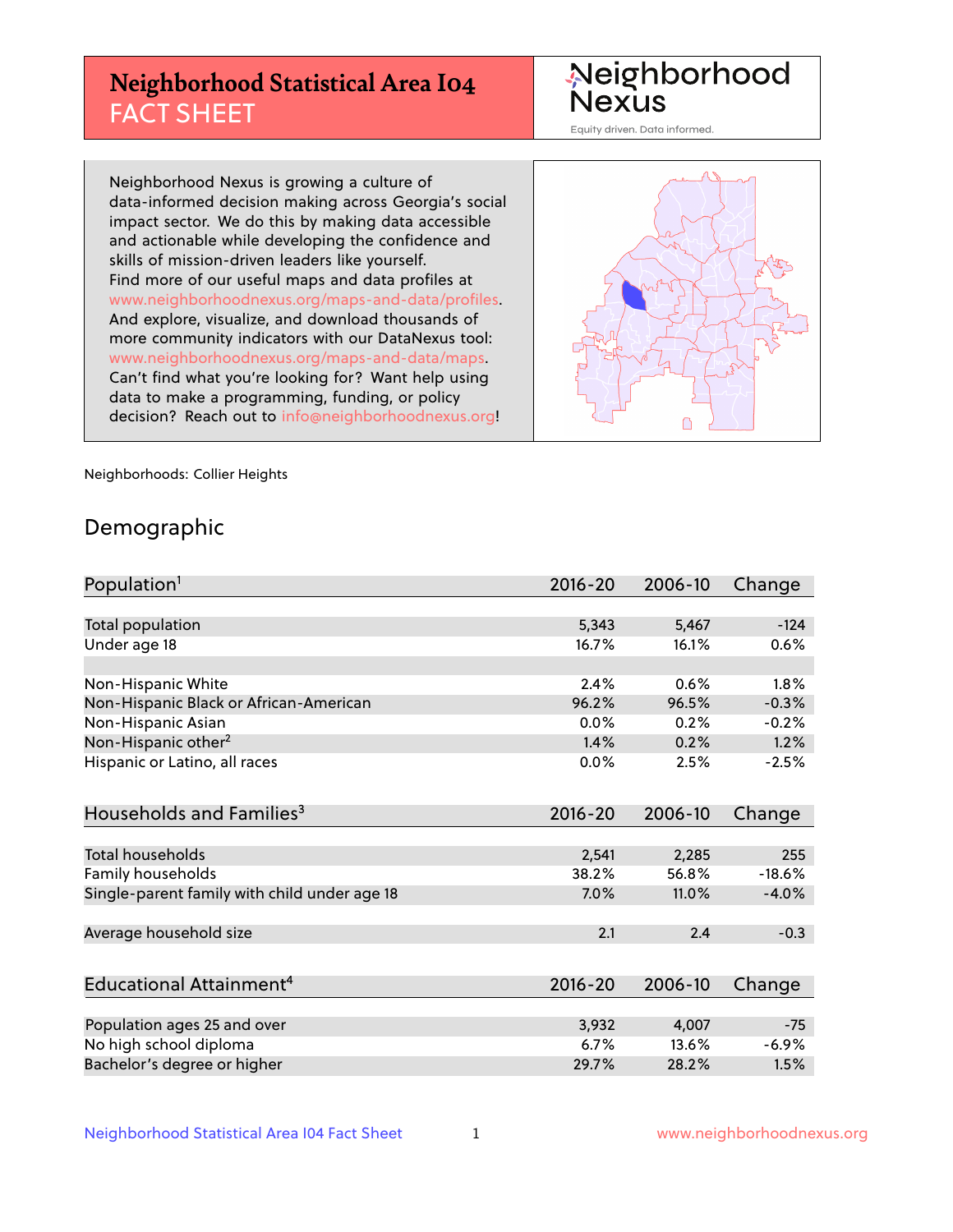## Change Measures, continued...

| Employment <sup>5</sup>                                 | $2016 - 20$ | 2006-10  | Change   |
|---------------------------------------------------------|-------------|----------|----------|
| Total workers residing in Neighborhood Statistical Area | 2,072       | 2,188    | $-116$   |
| Workers with earnings \$1250/month or less              | 24.5%       | 31.6%    | $-7.1%$  |
| Workers with earnings \$1251/month to \$3333/month      | 45.1%       | 52.7%    | $-7.7%$  |
| Workers with earnings greater than \$3333/month         | 30.4%       | 15.6%    | 14.8%    |
|                                                         |             |          |          |
| Total jobs located in Neighborhood Statistical Area     | 175         | 206      | $-31$    |
| Jobs with earnings \$1250/month or less                 | 18.9%       | 58.3%    | $-39.4%$ |
| Jobs with earnings \$1251/month to \$3333/month         | 29.7%       | 36.4%    | $-6.7%$  |
| Jobs with earnings greater than \$3333/month            | 51.4%       | 5.3%     | 46.1%    |
|                                                         |             |          |          |
| Jobs/workers ratio                                      | 0.1         | 0.1      | $-0.0$   |
|                                                         |             |          |          |
| Income and Poverty <sup>6</sup>                         | 2016-20     | 2006-10  | Change   |
|                                                         |             |          |          |
| Median household income                                 | \$37,820    | \$37,821 | $-51$    |
|                                                         |             |          |          |
| Population for whom poverty status is determined        | 5,221       | 5,413    | $-192$   |
| Population below poverty                                | 17.0%       | 10.3%    | 6.8%     |
|                                                         |             |          |          |
| Housing <sup>7</sup>                                    | 2016-20     | 2006-10  | Change   |
|                                                         |             |          |          |
| Total housing units                                     | 2,821       | 2,593    | 228      |
| Occupied housing units                                  | 90.1%       | 88.1%    | 1.9%     |
| Vacant housing units                                    | 9.9%        | 11.9%    | $-1.9%$  |
|                                                         |             |          |          |
| Occupied housing units                                  | 2,541       | 2,285    | 255      |
| Owner occupied housing units                            | 44.1%       | 67.9%    | $-23.8%$ |
| Renter occupied housing units                           | 55.9%       | 32.1%    | 23.8%    |
|                                                         |             |          |          |
| Access to a Vehicle <sup>8</sup>                        | $2016 - 20$ | 2006-10  | Change   |
|                                                         |             |          |          |
| Occupied housing units                                  | 2,541       | 2,285    | 255      |
| No vehicle available                                    | 34.0%       | 26.9%    | 7.0%     |
|                                                         |             |          |          |
| Crime Rates, per 10,000 Population <sup>9</sup>         | 2017-21     | 2012-16  | Change   |
|                                                         |             |          |          |
| All Part I crimes                                       | 356.7       | 565.5    | $-208.8$ |
| Violent crime                                           | 70.0        | 98.5     | $-28.5$  |
| Murder                                                  | 3.4         | 2.8      | 0.6      |
| Robbery                                                 | 15.0        | 45.4     | $-30.4$  |
| Aggravated assault                                      | 51.7        | 50.3     | 1.3      |
| Property crime                                          | 286.7       | 467.0    | $-180.2$ |
| <b>Burglary</b>                                         | 54.6        | 127.4    | $-72.7$  |
| Larceny                                                 | 169.2       | 188.6    | $-19.4$  |
| Vehicle theft                                           | 62.9        | 151.0    | $-88.1$  |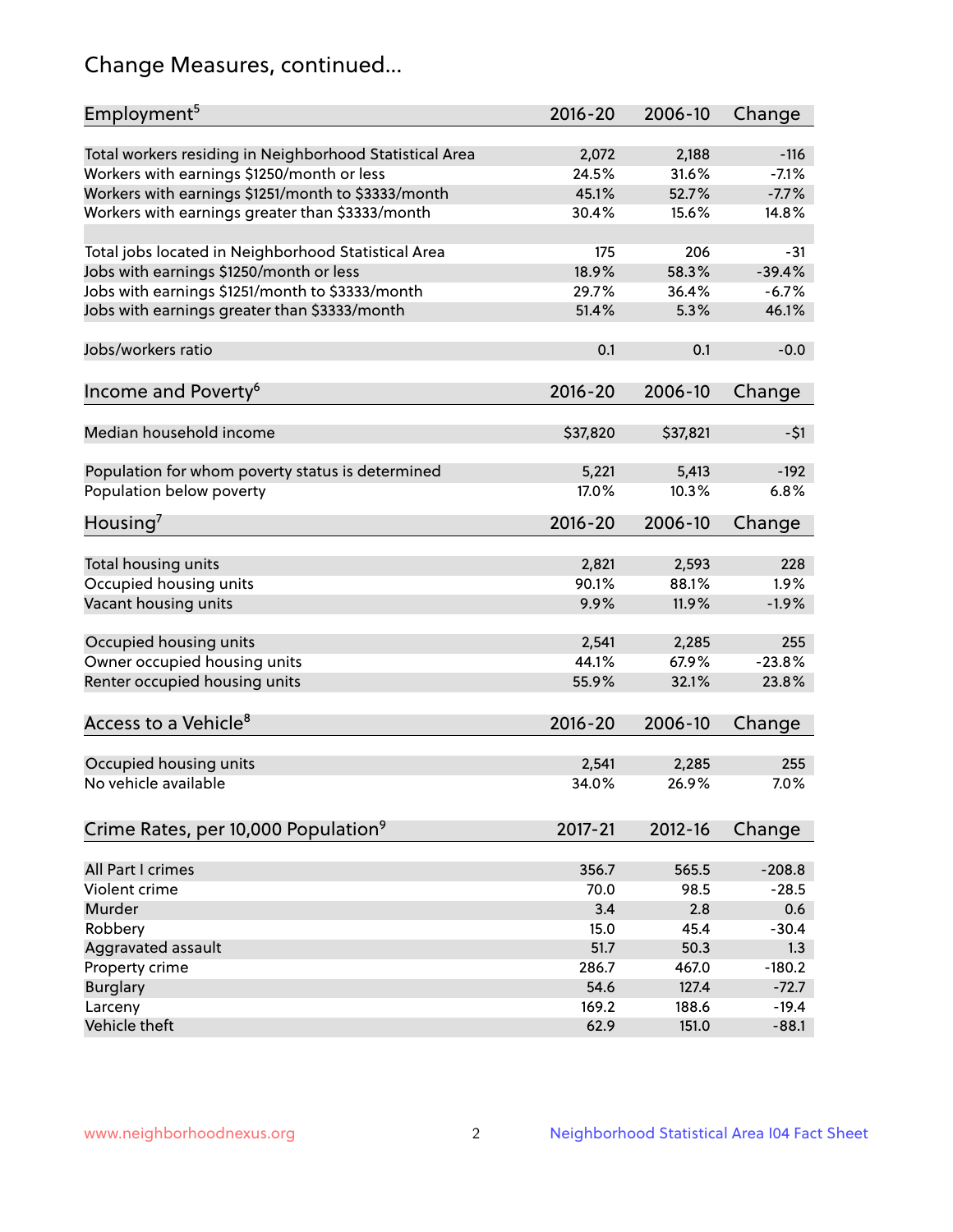## Current Data: Demographic

| Sex and Age, 2016-20 <sup>10</sup>                    | <b>Estimate</b> | Margin of Error |
|-------------------------------------------------------|-----------------|-----------------|
| Total population                                      | 5,343           | $\pm$ 1,221     |
| Male                                                  | 38.2%           | $\pm$ 15.4%     |
| Female                                                | 61.8%           | $\pm$ 18.8%     |
| Under 5 years                                         | 2.3%            | ±3.8%           |
| 5 to 9 years                                          | 10.4%           | $\pm$ 6.1%      |
| 10 to 14 years                                        | 2.3%            | $\pm1.8\%$      |
| 15 to 19 years                                        | 6.3%            | $\pm$ 3.5%      |
| 20 to 24 years                                        | 5.0%            | $\pm 3.6\%$     |
| 25 to 34 years                                        | 13.2%           | $\pm$ 5.2%      |
| 35 to 44 years                                        | 11.1%           | $\pm 4.5\%$     |
| 45 to 54 years                                        | 9.4%            | $\pm$ 3.7%      |
| 55 to 59 years                                        | 6.9%            | $\pm 3.1\%$     |
| 60 to 64 years                                        | 9.1%            | $\pm 2.6\%$     |
| 65 to 74 years                                        | 15.2%           | $\pm$ 8.7%      |
| 75 to 84 years                                        | 5.6%            | $\pm 2.1\%$     |
| 85 years and over                                     | 3.2%            | $\pm1.6\%$      |
| Median age (years)                                    | 44.0            | $\pm 2.9$       |
| Race and Ethnicity, 2016-20 <sup>11</sup>             | <b>Estimate</b> | Margin of Error |
| Total population                                      | 5,343           | $\pm$ 1,221     |
| Hispanic or Latino (of any race)                      | 0.0%            | $\pm$ 0.4%      |
| Not Hispanic or Latino                                | 100.0%          | $\pm$ 0.3%      |
| White alone                                           | 2.4%            | ±3.3%           |
| Black or African American alone                       | 96.2%           | $\pm$ 4.9%      |
| American Indian and Alaska Native alone               | 0.0%            | $\pm$ 0.4%      |
| Asian alone                                           | 0.0%            | $\pm$ 0.4%      |
| Native Hawaiian and other Pacific Islander alone      | 0.0%            | $\pm$ 0.4%      |
| Some other race alone                                 | 0.0%            | $\pm$ 0.4%      |
| Two or more races                                     | 1.4%            | $\pm 2.0\%$     |
| U.S. Citizenship Status, 2016-20 <sup>12</sup>        | <b>Estimate</b> | Margin of Error |
| Foreign-born population                               | 59              | $\pm 78$        |
| Naturalized U.S. citizen                              | 75.3%           | ±76.7%          |
| Not a U.S. citizen                                    | 24.7%           | $\pm 28.5\%$    |
| Citizen, Voting Age Population, 2016-20 <sup>13</sup> | Estimate        | Margin of Error |
| Citizen, 18 and over population                       | 4,438           | $\pm$ 817       |
| Male                                                  | 33.8%           | ±10.3%          |
| Female                                                | 66.2%           | $\pm$ 6.7%      |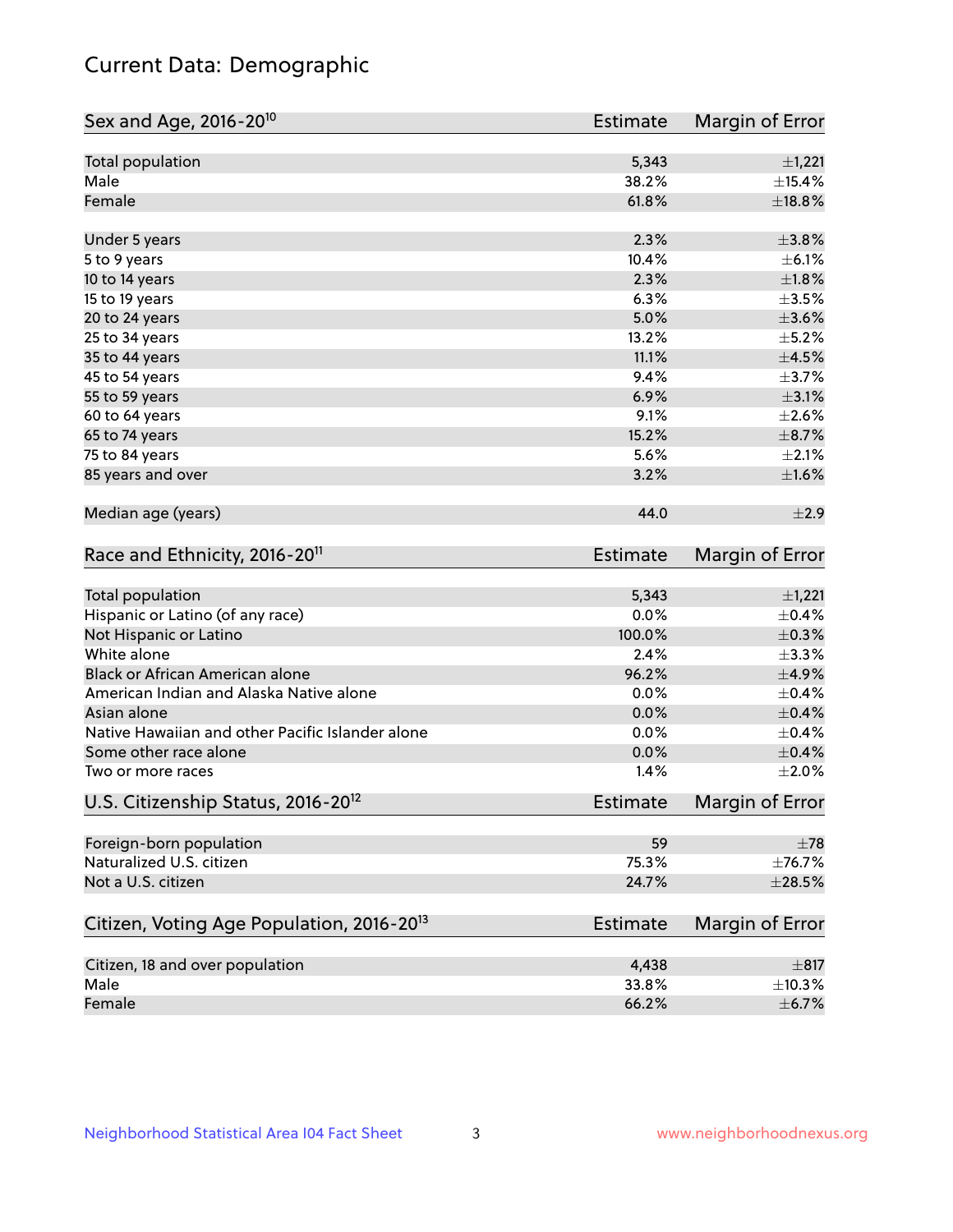## Current Data: Economic

| Income, 2016-20 <sup>14</sup>                           | Estimate | Margin of Error |
|---------------------------------------------------------|----------|-----------------|
|                                                         |          |                 |
| All households                                          | 2,541    | $\pm$ 536       |
| Less than \$10,000                                      | 6.4%     | $\pm$ 4.9%      |
| \$10,000 to \$14,999                                    | 5.5%     | $\pm$ 3.7%      |
| \$15,000 to \$24,999                                    | 23.4%    | $\pm$ 18.6%     |
| \$25,000 to \$34,999                                    | 9.1%     | $\pm$ 4.6%      |
| \$35,000 to \$49,999                                    | 25.7%    | $\pm$ 9.6%      |
| \$50,000 to \$74,999                                    | 13.2%    | $\pm$ 5.7%      |
| \$75,000 to \$99,999                                    | 3.0%     | $\pm 2.7\%$     |
| \$100,000 to \$149,999                                  | 6.7%     | $\pm$ 3.5%      |
| \$150,000 to \$199,999                                  | 3.7%     | $\pm 2.4\%$     |
| \$200,000 or more                                       | 3.3%     | $\pm 4.0\%$     |
| Median household income (dollars)                       | \$37,820 | $\pm 2,003$     |
| Mean household income (dollars)                         | \$52,477 | ±9,467          |
| Households with earnings                                | 60.5%    | $\pm$ 16.6%     |
| Mean earnings (dollars)                                 | \$56,945 | ±18,483         |
| Households with Social Security                         | 53.2%    | $\pm$ 15.9%     |
| Mean Social Security income (dollars)                   | \$11,822 | $\pm$ 5,124     |
| Households with retirement income                       | 42.8%    | ±18.2%          |
| Mean retirement income (dollars)                        | \$16,829 | ±10,434         |
| Households with Supplemental Security Income            | 7.4%     | $\pm$ 4.7%      |
| Mean Supplemental Security Income (dollars)             | \$6,334  | $\pm 2,527$     |
| Households with cash public assistance income           | 0.1%     | $\pm 1.1\%$     |
| Mean cash public assistance income (dollars)            | \$132    | $\pm$ 1,423     |
| Households with Food Stamp/SNAP benefits in the past 12 | 26.7%    | $\pm$ 4.9%      |
| months                                                  |          |                 |
|                                                         |          |                 |
| Family households                                       | 970      | $\pm 206$       |
| Less than \$10,000                                      | 0.9%     | $\pm 3.6\%$     |
| \$10,000 to \$14,999                                    | 0.0%     | $\pm 2.0\%$     |
| \$15,000 to \$24,999                                    | 19.5%    | $\pm$ 15.3%     |
| \$25,000 to \$34,999                                    | 8.3%     | $\pm$ 7.2%      |
| \$35,000 to \$49,999                                    | 24.4%    | ±15.2%          |
| \$50,000 to \$74,999                                    | 15.7%    | ±10.7%          |
| \$75,000 to \$99,999                                    | 4.2%     | $\pm$ 5.7%      |
| \$100,000 to \$149,999                                  | 13.3%    | $\pm$ 7.7%      |
| \$150,000 to \$199,999                                  | 7.1%     | $\pm$ 5.1%      |
| \$200,000 or more                                       | 6.5%     | $\pm$ 10.2%     |
| Median family income (dollars)                          | \$48,543 | ±5,860          |
| Mean family income (dollars)                            | \$74,742 | ±21,170         |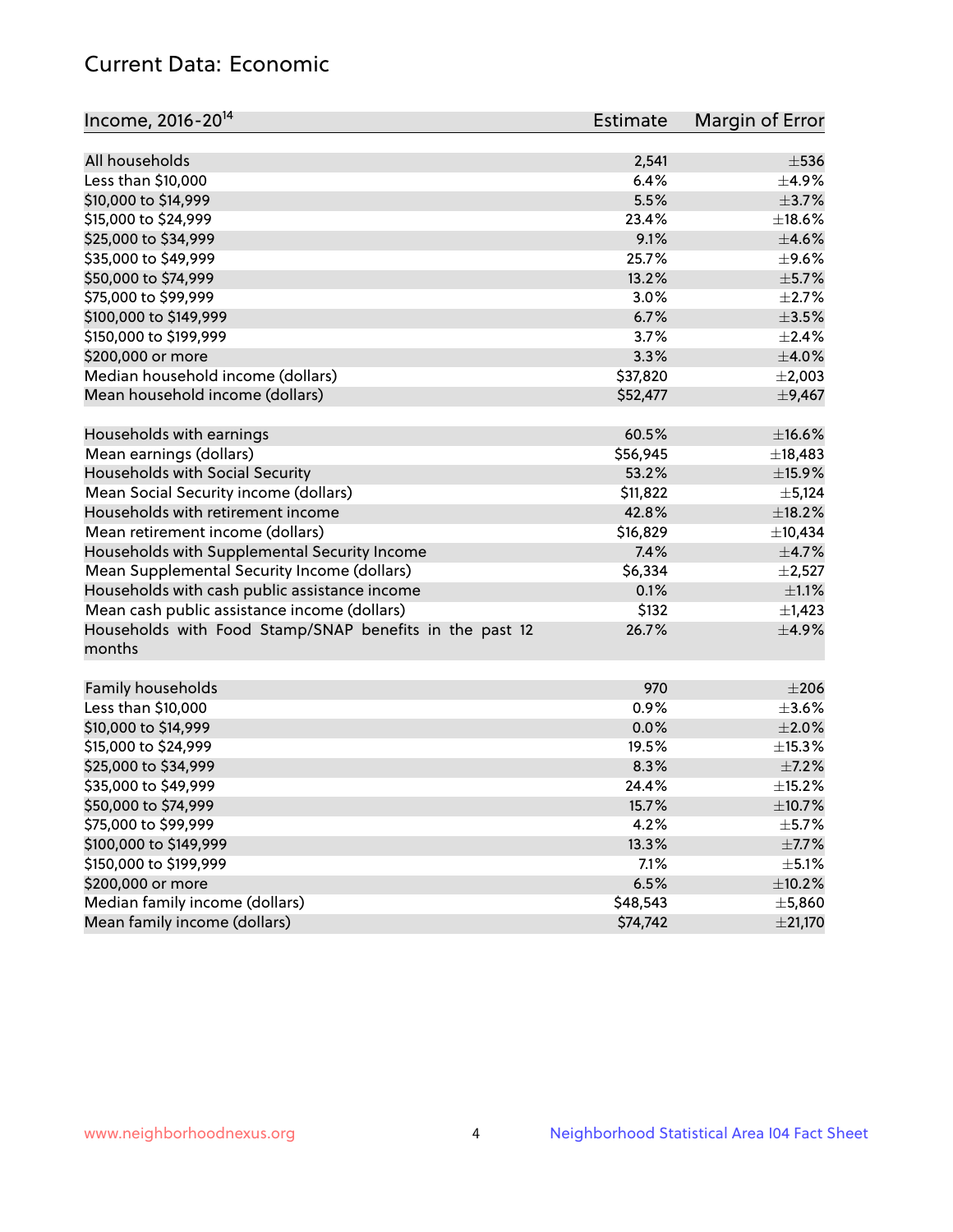## Current Data: Economic, continued...

| Income, 2016-20, continued <sup>15</sup>                                           | <b>Estimate</b> | <b>Margin of Error</b> |
|------------------------------------------------------------------------------------|-----------------|------------------------|
|                                                                                    |                 |                        |
| Nonfamily households                                                               | 1,570           | $\pm$ 531              |
| Median nonfamily income (dollars)                                                  | \$23,439        | $\pm 2,474$            |
| Mean nonfamily income (dollars)                                                    | \$36,347        | ±12,285                |
| Median earnings for workers (dollars)                                              | \$27,151        | $\pm 2,178$            |
| Median earnings for male full-time, year-round workers                             | \$32,057        | ±8,884                 |
| (dollars)<br>Median earnings for female full-time, year-round workers<br>(dollars) | \$39,240        | ±4,695                 |
| Per capita income (dollars)                                                        | \$25,856        | ±3,273                 |
| Families Below Poverty Level, 2016-20 <sup>16</sup>                                | <b>Estimate</b> | <b>Margin of Error</b> |
|                                                                                    |                 |                        |
| <b>All Families</b>                                                                | 970             | $\pm 206$              |
| Percent below poverty                                                              | 11.3%           | $\pm$ 9.1%             |
| Families with related children under 18 years                                      | 369             | $\pm$ 155              |
| Percent below poverty                                                              | 22.6%           | ±26.9%                 |
| Families with related children under 5 years only                                  | 0               | $\pm$ 47               |
| Percent below poverty                                                              | $\ddagger$      | $+$                    |
| Married couple families                                                            | 273             | $\pm$ 124              |
| Percent below poverty                                                              | 0.1%            | $\pm$ 7.0%             |
| Married couple families with related children under 18 years                       | 40              | $\pm 60$               |
| Percent below poverty                                                              | $0.0\%$         | ±48.0%                 |
| Married couple families with related children under 5 years                        | 0               | $\pm 27$               |
| Percent below poverty                                                              | $\ddagger$      | $\ddagger$             |
| Families with female householder, no spouse present                                | 556             | $\pm$ 149              |
| Percent below poverty                                                              | 9.6%            | $\pm$ 9.0%             |
| Families with female householder, no spouse present with                           | 273             | $\pm 109$              |
| related children under 18 years                                                    |                 |                        |
| Percent below poverty                                                              | 10.0%           | ±18.2%                 |
| Families with female householder, no spouse present with                           | 0               | $\pm 27$               |
| related children under 5 years                                                     |                 |                        |
| Percent below poverty                                                              | $\ddagger$      | $\ddagger$             |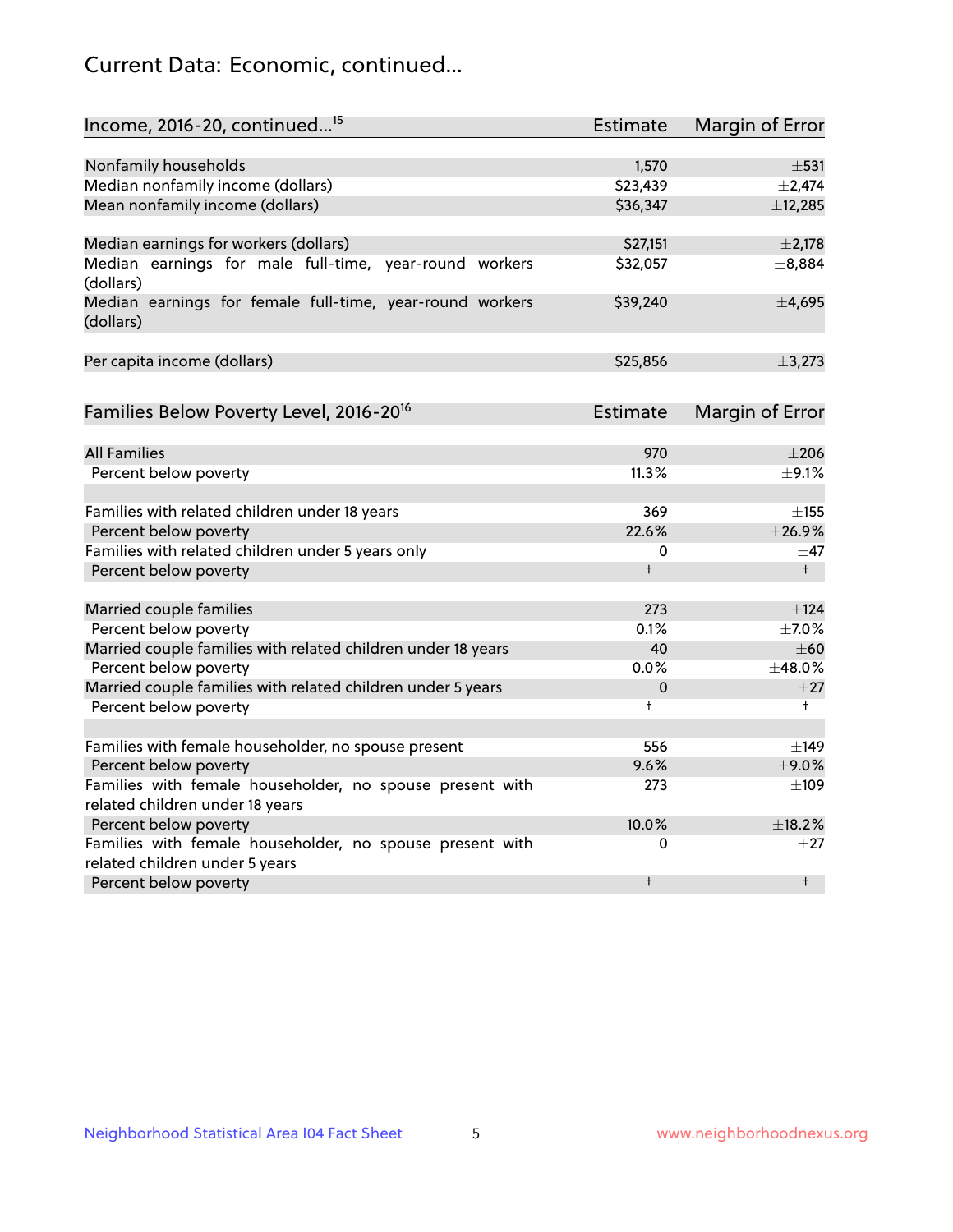## Current Data: Economic, continued...

| People Below Poverty Level, 2016-20 <sup>17</sup> | <b>Estimate</b> | Margin of Error |
|---------------------------------------------------|-----------------|-----------------|
|                                                   |                 |                 |
| Total population                                  | 5,221           | $\pm$ 1,126     |
| Percent below poverty                             | 17.0%           | $\pm$ 9.4%      |
| Population under 18 years                         | 769             | $\pm$ 383       |
| Percent below poverty                             | 32.5%           | ±24.4%          |
| Population 18 years and over                      | 4,453           | $\pm$ 814       |
| Percent below poverty                             | 14.4%           | $+5.1%$         |
| Population 18 to 64 years                         | 3,170           | $\pm 606$       |
| Percent below poverty                             | 16.4%           | $\pm$ 6.9%      |
| Population 65 years and over                      | 1,283           | $\pm$ 543       |
| Percent below poverty                             | 9.4%            | $\pm$ 5.6%      |

| Poverty by Race/Ethnicity, 2016-20 <sup>18</sup> | Estimate | Margin of Error |
|--------------------------------------------------|----------|-----------------|
|                                                  |          |                 |
| Non-Hispanic White population                    | 128      | $\pm$ 179       |
| Percent below poverty                            | 0.7%     | ±11.1%          |
| <b>Black population</b>                          | 5,020    | $\pm$ 1,109     |
| Percent below poverty                            | 17.7%    | ±9.8%           |
| Asian population                                 | 0        | ±19             |
| Percent below poverty                            |          |                 |
| Hispanic or Latino population                    | 0        | ±19             |
| Percent below poverty                            | $0.0\%$  |                 |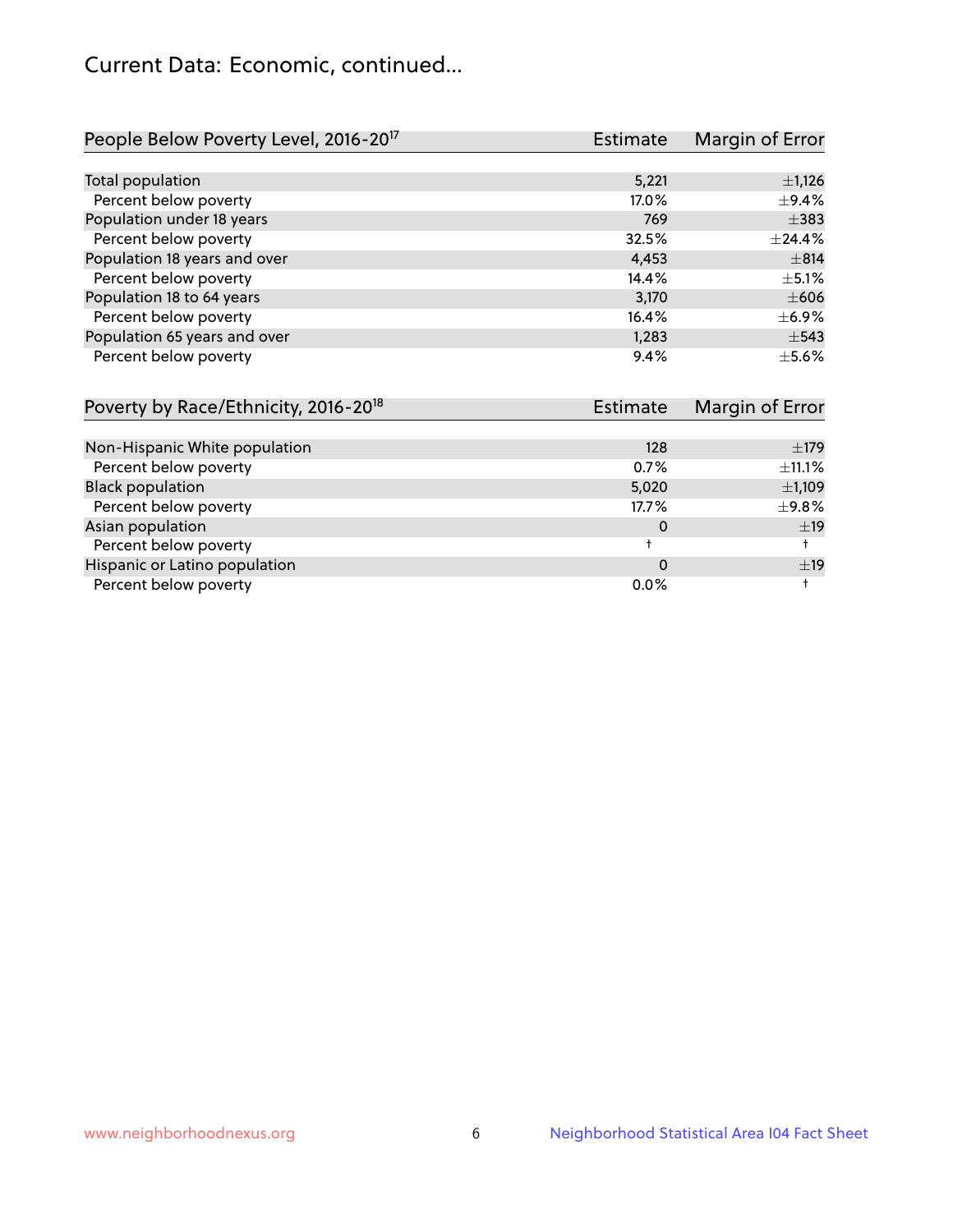# Current Data: Employment

| Employment Status, 2016-20 <sup>19</sup>                      | <b>Estimate</b> | Margin of Error |
|---------------------------------------------------------------|-----------------|-----------------|
|                                                               |                 |                 |
| Population 16 years and over                                  | 4,505           | $\pm$ 862       |
| In labor force                                                | 54.1%           | $\pm 4.6\%$     |
| Civilian labor force                                          | 54.1%           | $\pm 4.6\%$     |
| Employed                                                      | 52.6%           | $\pm$ 4.9%      |
| Unemployed                                                    | 1.5%            | $\pm 2.8\%$     |
| <b>Armed Forces</b>                                           | 0.0%            | ±1.9%           |
| Not in labor force                                            | 45.9%           | ±10.3%          |
|                                                               |                 |                 |
| Civilian labor force                                          | 2,437           | $\pm$ 510       |
| <b>Unemployment Rate</b>                                      | 2.8%            | $\pm$ 5.2%      |
| Females 16 years and over                                     | 2,960           | $\pm 616$       |
| In labor force                                                | 50.4%           | $\pm$ 8.6%      |
| Civilian labor force                                          | 50.4%           | $\pm$ 8.6%      |
| Employed                                                      | 49.5%           | $\pm$ 8.5%      |
|                                                               |                 |                 |
| Own children of the householder under 6 years                 | 96              | $\pm 163$       |
| All parents in family in labor force                          | 99.3%           | ±31.8%          |
|                                                               |                 |                 |
| Own children of the householder 6 to 17 years                 | 633             | $\pm$ 336       |
| All parents in family in labor force                          | 99.5%           | ±73.7%          |
|                                                               |                 |                 |
| Industry, 2016-20 <sup>20</sup>                               | <b>Estimate</b> | Margin of Error |
|                                                               |                 |                 |
| Civilian employed population 16 years and over                | 2,368           | $\pm$ 504       |
| Agriculture, forestry, fishing and hunting, and mining        | 0.0%            | $\pm 1.1\%$     |
| Construction                                                  | 2.8%            | $\pm 2.9\%$     |
| Manufacturing                                                 | 6.5%            | $\pm$ 4.3%      |
| Wholesale trade                                               | 1.1%            | ±1.9%           |
| Retail trade                                                  | 6.4%            | $\pm$ 5.2%      |
| Transportation and warehousing, and utilities                 | 19.9%           | $\pm$ 9.0%      |
| Information                                                   | 8.0%            | $\pm$ 6.7%      |
| Finance and insurance, and real estate and rental and leasing | 9.9%            | $\pm$ 6.5%      |
| Professional, scientific, and management, and administrative  | 6.0%            | $\pm$ 5.5%      |
| and waste management services                                 |                 |                 |
| Educational services, and health care and social assistance   | 21.4%           | $\pm$ 9.1%      |
| Arts, entertainment, and recreation, and accommodation and    | 11.7%           | $\pm$ 6.5%      |
| food services                                                 |                 |                 |
| Other services, except public administration                  | 3.8%            | ±4.3%           |
| Public administration                                         | 2.6%            | $\pm 2.6\%$     |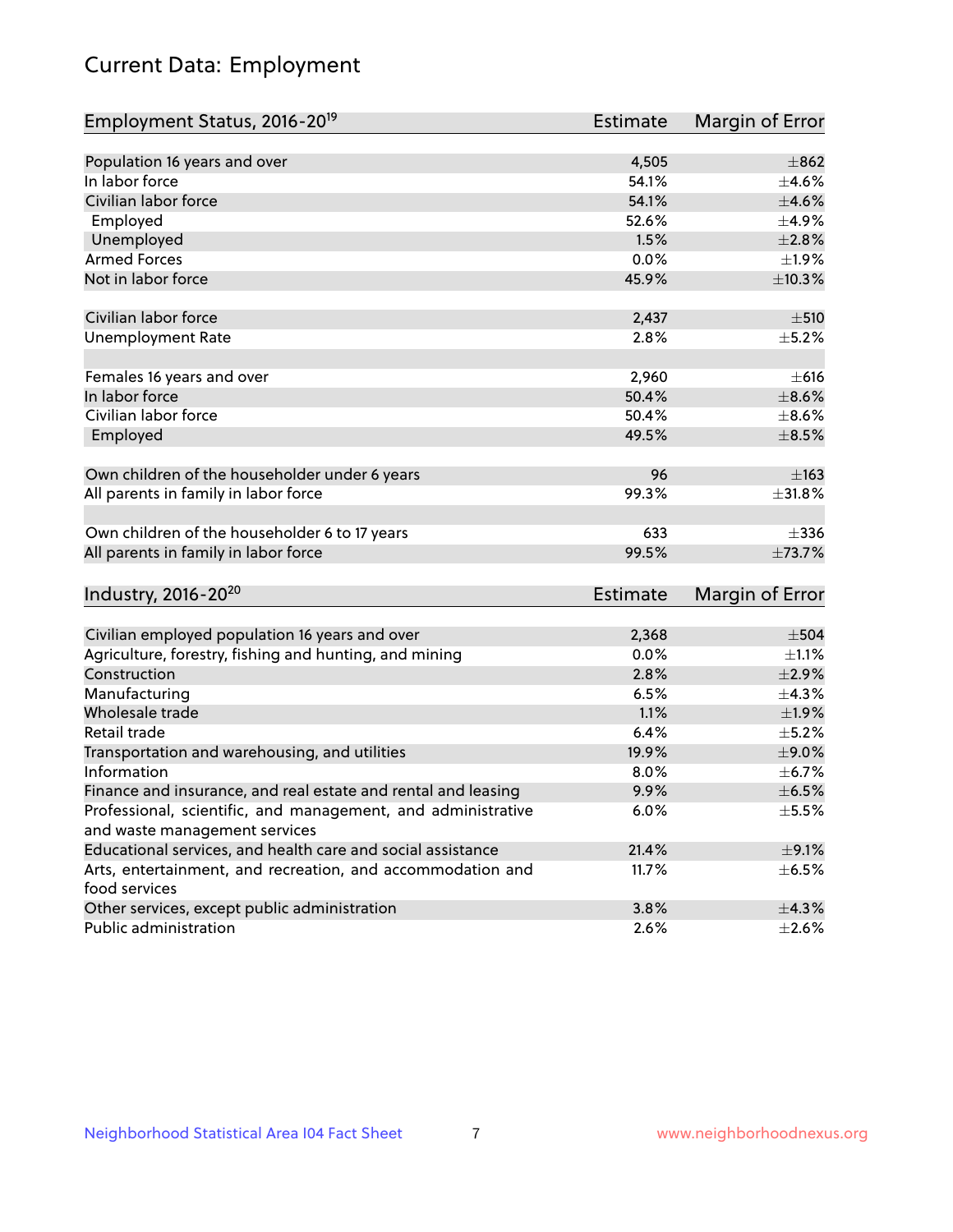# Current Data: Employment, continued...

| Occupation, 2016-20 <sup>21</sup>                                                                                | Estimate        | Margin of Error |
|------------------------------------------------------------------------------------------------------------------|-----------------|-----------------|
| Civilian employed population 16 years and over                                                                   | 2,368           | $\pm$ 504       |
| Management, business, science, and arts occupations                                                              | 24.4%           | $\pm$ 7.6%      |
| Service occupations                                                                                              | 18.6%           | $\pm$ 7.8%      |
| Sales and office occupations                                                                                     | 26.4%           | $\pm$ 10.0%     |
| Natural resources, construction, and maintenance occupations                                                     | 4.3%            | $\pm 3.5\%$     |
| Production, transportation, and material moving occupations                                                      | 26.4%           | ±10.1%          |
| Class of Worker, 2016-20 <sup>22</sup>                                                                           | <b>Estimate</b> | Margin of Error |
| Civilian employed population 16 years and over                                                                   | 2,368           | $\pm$ 504       |
| Private wage and salary workers                                                                                  | 81.6%           | $\pm$ 24.5%     |
| Government workers                                                                                               | 12.5%           | $\pm$ 7.6%      |
| Self-employed in own not incorporated business workers                                                           | 5.9%            | $\pm$ 4.6%      |
| Unpaid family workers                                                                                            | 0.0%            | $\pm 1.1\%$     |
| Job Flows, 2019 <sup>23</sup>                                                                                    |                 | 2019            |
|                                                                                                                  |                 |                 |
| Total Jobs in Neighborhood Statistical Area                                                                      |                 | 175             |
| Held by residents of Neighborhood Statistical Area                                                               |                 | 1.7%            |
| Held by non-residents of Neighborhood Statistical Area                                                           |                 | 98.3%           |
| Jobs by Industry Sector, 2019 <sup>24</sup>                                                                      |                 | 2019            |
| Total Jobs in Neighborhood Statistical Area                                                                      |                 | 175             |
| <b>Goods Producing sectors</b>                                                                                   |                 | 0.0%            |
| Trade, Transportation, and Utilities sectors                                                                     |                 | 9.1%            |
| All Other Services sectors                                                                                       |                 | 90.9%           |
| Total Jobs in Neighborhood Statistical<br>held<br>by<br>Area<br>Neighborhood Statistical Area residents          |                 | 3               |
| <b>Goods Producing sectors</b>                                                                                   |                 | 0.0%            |
| Trade, Transportation, and Utilities sectors                                                                     |                 | 0.0%            |
| All Other Services sectors                                                                                       |                 | 100.0%          |
| Jobs by Earnings, 2019 <sup>25</sup>                                                                             |                 | 2019            |
| Total Jobs in Neighborhood Statistical Area                                                                      |                 | 175             |
| Jobs with earnings \$1250/month or less                                                                          |                 | 18.9%           |
| Jobs with earnings \$1251/month to \$3333/month                                                                  |                 | 29.7%           |
| Jobs with earnings greater than \$3333/month                                                                     |                 | 51.4%           |
| Neighborhood Statistical<br>Jobs<br>in<br>held<br>by<br>Total<br>Area<br>Neighborhood Statistical Area residents |                 | 3               |
| Jobs with earnings \$1250/month or less                                                                          |                 | 33.3%           |
| Jobs with earnings \$1251/month to \$3333/month                                                                  |                 | 66.7%           |
| Jobs with earnings greater than \$3333/month                                                                     |                 | 0.0%            |
|                                                                                                                  |                 |                 |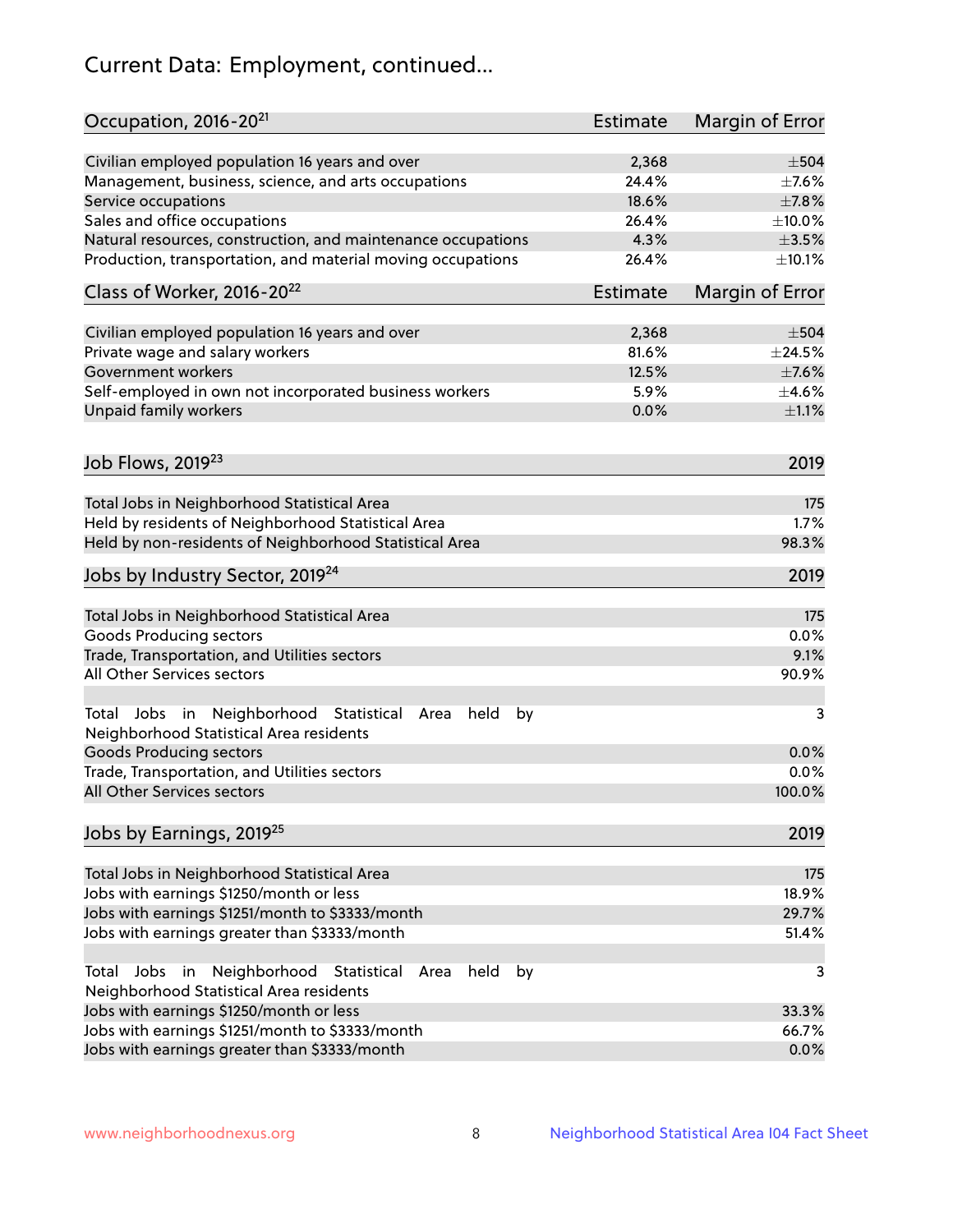## Current Data: Employment, continued...

| Jobs by Age of Worker, 2019 <sup>26</sup>                                                      | 2019  |
|------------------------------------------------------------------------------------------------|-------|
|                                                                                                |       |
| Total Jobs in Neighborhood Statistical Area                                                    | 175   |
| Jobs with workers age 29 or younger                                                            | 16.0% |
| Jobs with workers age 30 to 54                                                                 | 66.9% |
| Jobs with workers age 55 or older                                                              | 17.1% |
|                                                                                                |       |
| Total Jobs in Neighborhood Statistical Area held by<br>Neighborhood Statistical Area residents | 3     |
| Jobs with workers age 29 or younger                                                            | 33.3% |
| Jobs with workers age 30 to 54                                                                 | 66.7% |
| Jobs with workers age 55 or older                                                              | 0.0%  |

### Current Data: Education

| School Enrollment, 2016-20 <sup>27</sup>       | Estimate | Margin of Error |
|------------------------------------------------|----------|-----------------|
|                                                |          |                 |
| Population 3 years and over enrolled in school | 1,126    | $\pm 489$       |
| Nursery school, preschool                      | 0.0%     | $+1.7%$         |
| Kindergarten                                   | 9.5%     | $\pm$ 8.6%      |
| Elementary school (grades 1-8)                 | 51.0%    | ±13.3%          |
| High school (grades 9-12)                      | 19.7%    | $\pm$ 12.7%     |
| College or graduate school                     | 19.8%    | $\pm$ 10.6%     |

| Educational Attainment, 2016-20 <sup>28</sup> | <b>Estimate</b> | Margin of Error |
|-----------------------------------------------|-----------------|-----------------|
|                                               |                 |                 |
| Population 25 years and over                  | 3,932           | $\pm 739$       |
| Less than 9th grade                           | 0.6%            | $\pm 1.7\%$     |
| 9th to 12th grade, no diploma                 | 6.0%            | $\pm$ 4.0%      |
| High school graduate (includes equivalency)   | 37.7%           | $\pm$ 12.8%     |
| Some college, no degree                       | 21.9%           | $\pm$ 7.2%      |
| Associate's degree                            | 4.1%            | $\pm 2.5\%$     |
| Bachelor's degree                             | 19.7%           | $\pm$ 5.2%      |
| Graduate or professional degree               | 10.0%           | $\pm$ 4.0%      |
|                                               |                 |                 |
| Percent high school graduate or higher        | 93.3%           | $+6.4%$         |
| Percent bachelor's degree or higher           | 29.7%           | $\pm$ 5.4%      |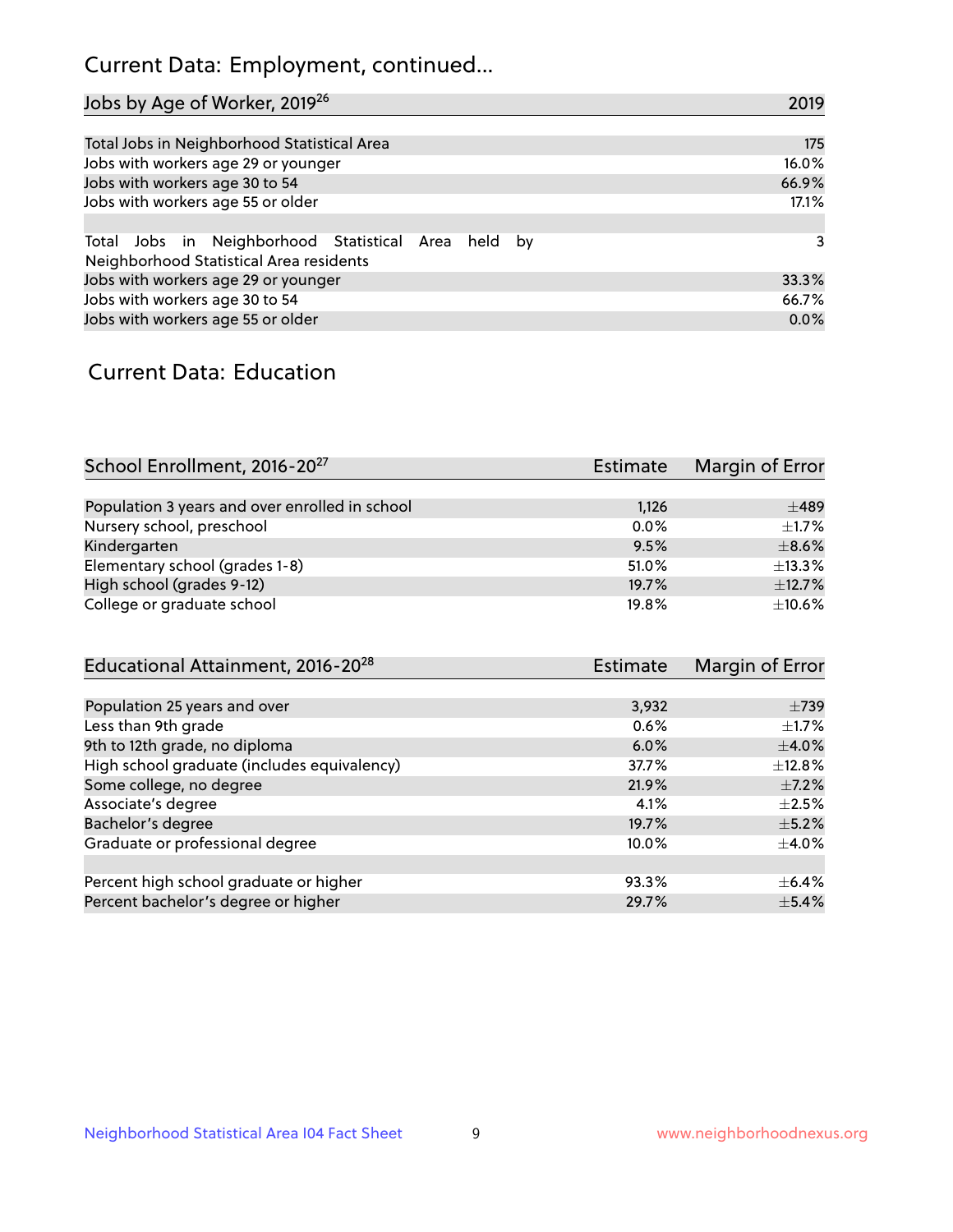## Current Data: Housing

| Households by Type, 2016-20 <sup>29</sup>            | Estimate        | Margin of Error |
|------------------------------------------------------|-----------------|-----------------|
|                                                      |                 |                 |
| Total households                                     | 2,541           | $\pm$ 536       |
| Family households (families)                         | 38.2%           | $\pm$ 0.8%      |
| With own children under 18 years                     | 13.6%           | $\pm$ 4.7%      |
| Married-couple family                                | 10.8%           | ±4.3%           |
| With own children of the householder under 18 years  | 1.0%            | ±1.8%           |
| Male householder, no spouse present, family          | 5.5%            | $\pm$ 4.4%      |
| With own children of the householder under 18 years  | 2.2%            | $\pm 3.5\%$     |
| Female householder, no spouse present, family        | 21.9%           | ±3.4%           |
| With own children of the householder under 18 years  | 10.3%           | $\pm$ 3.1%      |
| Nonfamily households                                 | 61.8%           | ±16.3%          |
| Householder living alone                             | 58.8%           | $\pm$ 17.0%     |
| 65 years and over                                    | 31.0%           | ±17.4%          |
|                                                      |                 |                 |
| Households with one or more people under 18 years    | 14.5%           | $\pm$ 5.8%      |
| Households with one or more people 65 years and over | 45.4%           | ±16.8%          |
| Average household size                               | 2.10            | $\pm$ 0.19      |
|                                                      |                 |                 |
| Average family size                                  | 3.44            | $\pm$ 0.89      |
| Housing Occupancy, 2016-20 <sup>30</sup>             | <b>Estimate</b> | Margin of Error |
| Total housing units                                  | 2,821           | $\pm$ 524       |
| Occupied housing units                               | 90.1%           | $\pm$ 9.0%      |
| Vacant housing units                                 | 9.9%            | $\pm$ 5.3%      |
|                                                      |                 |                 |
| Homeowner vacancy rate                               | 0.0             | $\pm 1.7$       |
| Rental vacancy rate                                  | 5.5             | $\pm$ 5.7       |
| Units in Structure, 2016-20 <sup>31</sup>            | <b>Estimate</b> | Margin of Error |
|                                                      |                 |                 |
| Total housing units                                  | 2,821           | $\pm$ 524       |
| 1-unit, detached                                     | 60.5%           | $\pm$ 15.1%     |
| 1-unit, attached                                     | 1.9%            | $\pm 2.3\%$     |
| 2 units                                              | 0.0%            | $\pm$ 0.7%      |
| 3 or 4 units                                         | 1.6%            | $\pm 2.1\%$     |
| 5 to 9 units                                         | 7.5%            | $\pm$ 3.3%      |
| 10 to 19 units                                       | 6.2%            | $\pm$ 3.9%      |
| 20 or more units                                     | 16.2%           | ±16.2%          |
| Mobile home                                          | 4.3%            | ±1.9%           |
| Boat, RV, van, etc.                                  | 1.8%            | $\pm 2.9\%$     |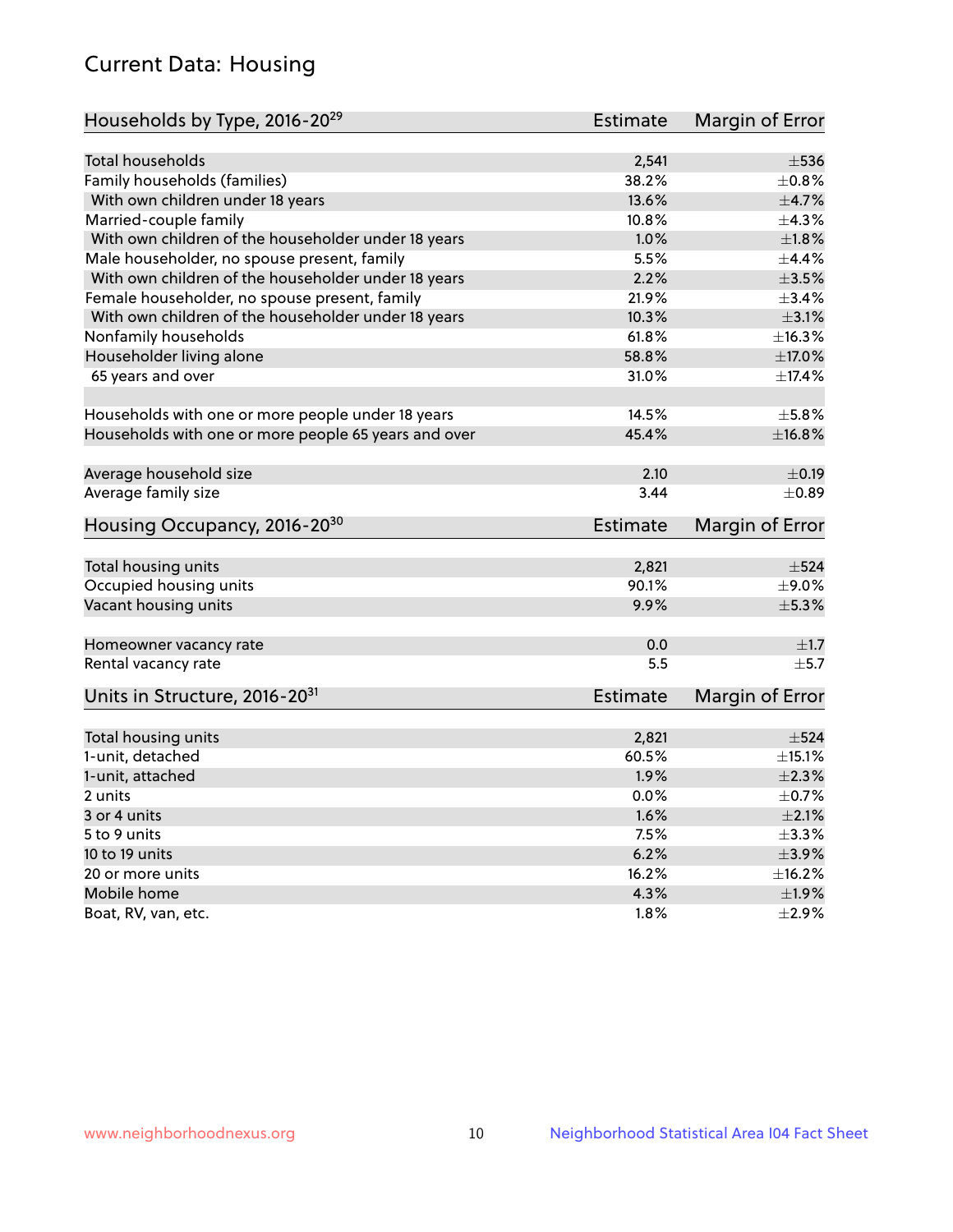## Current Data: Housing, continued...

| Year Structure Built, 2016-20 <sup>32</sup>    | <b>Estimate</b> | Margin of Error        |
|------------------------------------------------|-----------------|------------------------|
| Total housing units                            | 2,821           | $\pm$ 524              |
| Built 2014 or later                            | 1.4%            | $\pm 2.5\%$            |
| Built 2010 to 2013                             | 0.0%            | $\pm$ 0.7%             |
| Built 2000 to 2009                             | 5.9%            | ±4.7%                  |
| Built 1990 to 1999                             | 3.7%            | $\pm$ 3.3%             |
| Built 1980 to 1989                             | 12.9%           | ±16.3%                 |
| Built 1970 to 1979                             | 8.5%            | ±4.7%                  |
| Built 1960 to 1969                             | 34.4%           | $\pm$ 8.9%             |
| Built 1950 to 1959                             | 24.6%           | $\pm$ 5.4%             |
| Built 1940 to 1949                             | 5.3%            | ±4.8%                  |
| Built 1939 or earlier                          | 3.3%            | $\pm$ 4.7%             |
| Housing Tenure, 2016-2033                      | <b>Estimate</b> | Margin of Error        |
| Occupied housing units                         | 2,541           | $\pm$ 536              |
| Owner-occupied                                 | 44.1%           | $\pm$ 3.2%             |
| Renter-occupied                                | 55.9%           | ±16.1%                 |
| Average household size of owner-occupied unit  | 1.90            | $\pm$ 0.26             |
| Average household size of renter-occupied unit | 2.26            | $\pm$ 0.29             |
| Residence 1 Year Ago, 2016-20 <sup>34</sup>    | <b>Estimate</b> | <b>Margin of Error</b> |
| Population 1 year and over                     | 5,343           | $\pm$ 1,221            |
| Same house                                     | 88.3%           | ±3.3%                  |
| Different house in the U.S.                    | 11.7%           | $\pm$ 8.1%             |
| Same county                                    | 4.7%            | $\pm 2.9\%$            |
| Different county                               | 7.0%            | $\pm$ 7.8%             |
| Same state                                     | 6.7%            | ±7.7%                  |
| Different state                                | 0.3%            | $\pm$ 0.7%             |
| Abroad                                         | 0.0%            | $\pm$ 0.3%             |
| Value of Housing Unit, 2016-20 <sup>35</sup>   | <b>Estimate</b> | Margin of Error        |
| Owner-occupied units                           | 1,121           | $\pm 250$              |
| Less than \$50,000                             | 5.4%            | ±7.0%                  |
| \$50,000 to \$99,999                           | 33.4%           | ±10.7%                 |
| \$100,000 to \$149,999                         | 16.3%           | ±11.8%                 |
| \$150,000 to \$199,999                         | 24.1%           | ±16.1%                 |
| \$200,000 to \$299,999                         | 18.2%           | ±12.0%                 |
| \$300,000 to \$499,999                         | 0.0%            | $\pm 2.4\%$            |
| \$500,000 to \$999,999                         | 2.5%            | $\pm$ 3.9%             |
| \$1,000,000 or more                            | 0.0%            | $\pm 3.0\%$            |
| Mortgage Status, 2016-20 <sup>36</sup>         | <b>Estimate</b> | Margin of Error        |
| Owner-occupied units                           | 1,121           | $\pm 250$              |
| Housing units with a mortgage                  | 55.9%           | $\pm$ 16.5%            |

Housing units without a mortgage  $\pm 7.7\%$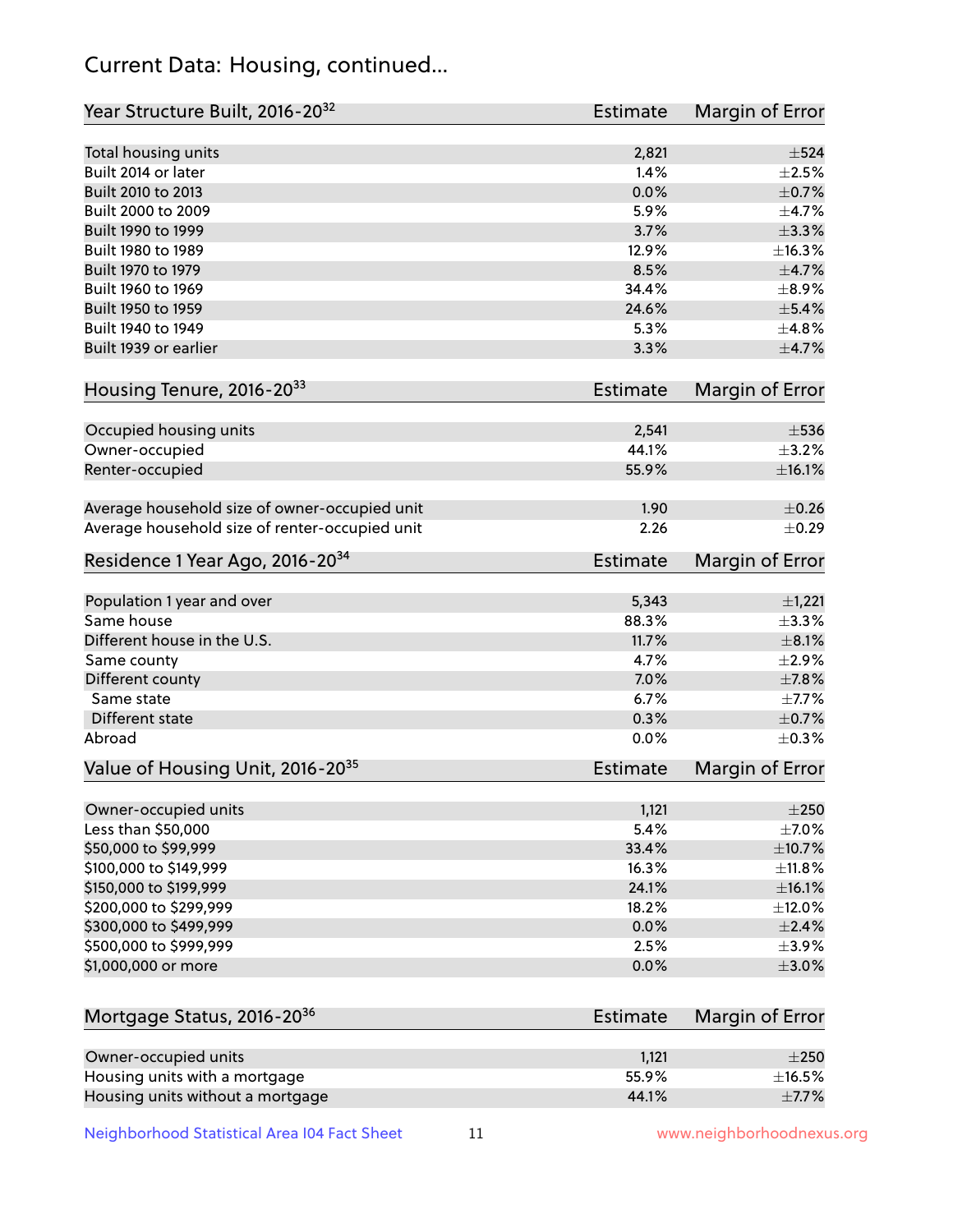## Current Data: Housing, continued...

| Selected Monthly Owner Costs, 2016-20 <sup>37</sup> | Estimate | Margin of Error |
|-----------------------------------------------------|----------|-----------------|
|                                                     |          |                 |
| Housing units with a mortgage                       | 626      | $\pm 232$       |
| Less than \$300                                     | 0.0%     | $\pm$ 4.3%      |
| \$300 to \$499                                      | 0.0%     | ±4.3%           |
| \$500 to \$999                                      | 34.4%    | ±23.3%          |
| \$1,000 to \$1,499                                  | 46.5%    | ±21.9%          |
| \$1,500 to \$1,999                                  | 19.1%    | ±13.1%          |
| \$2,000 to \$2,999                                  | 0.0%     | ±4.3%           |
| \$3,000 or more                                     | 0.0%     | $\pm$ 5.3%      |
|                                                     |          |                 |
| Median (dollars)                                    | \$1,204  | $\pm$ 89        |
|                                                     |          |                 |
| Housing units without a mortgage                    | 495      | $\pm$ 140       |
| Less than \$150                                     | 18.2%    | ±17.8%          |
| \$150 to \$249                                      | $9.0\%$  | $\pm$ 10.1%     |
| \$250 to \$349                                      | 10.5%    | $\pm$ 9.0%      |
| \$350 to \$499                                      | 43.9%    | ±19.9%          |
| \$500 to \$699                                      | 18.4%    | ±13.2%          |
| \$700 or more                                       | 0.0%     | $\pm$ 11.6%     |
|                                                     |          |                 |
| Median (dollars)                                    | \$412    | $\pm$ 30        |

| Selected Monthly Owner Costs as a Percentage of | <b>Estimate</b> | Margin of Error |
|-------------------------------------------------|-----------------|-----------------|
| Household Income, 2016-20 <sup>38</sup>         |                 |                 |
|                                                 |                 |                 |
| Housing units with a mortgage <sup>39</sup>     | 626             | $\pm 261$       |
| Less than 20.0 percent                          | 37.2%           | $\pm$ 16.6%     |
| 20.0 to 24.9 percent                            | 3.0%            | $\pm$ 5.2%      |
| 25.0 to 29.9 percent                            | 20.8%           | $\pm$ 18.9%     |
| 30.0 to 34.9 percent                            | 24.4%           | $\pm 22.5\%$    |
| 35.0 percent or more                            | 14.6%           | $\pm$ 10.9%     |
|                                                 |                 |                 |
| Housing units without a mortgage <sup>40</sup>  | 495             | $\pm$ 182       |
| Less than 10.0 percent                          | 53.2%           | ±18.9%          |
| 10.0 to 14.9 percent                            | 34.8%           | $\pm$ 15.9%     |
| 15.0 to 19.9 percent                            | 8.3%            | $\pm$ 9.4%      |
| 20.0 to 24.9 percent                            | $0.0\%$         | $\pm 3.8\%$     |
| 25.0 to 29.9 percent                            | 0.0%            | $\pm$ 3.9%      |
| 30.0 to 34.9 percent                            | 2.4%            | $\pm$ 5.1%      |
| 35.0 percent or more                            | 1.3%            | $\pm$ 7.0%      |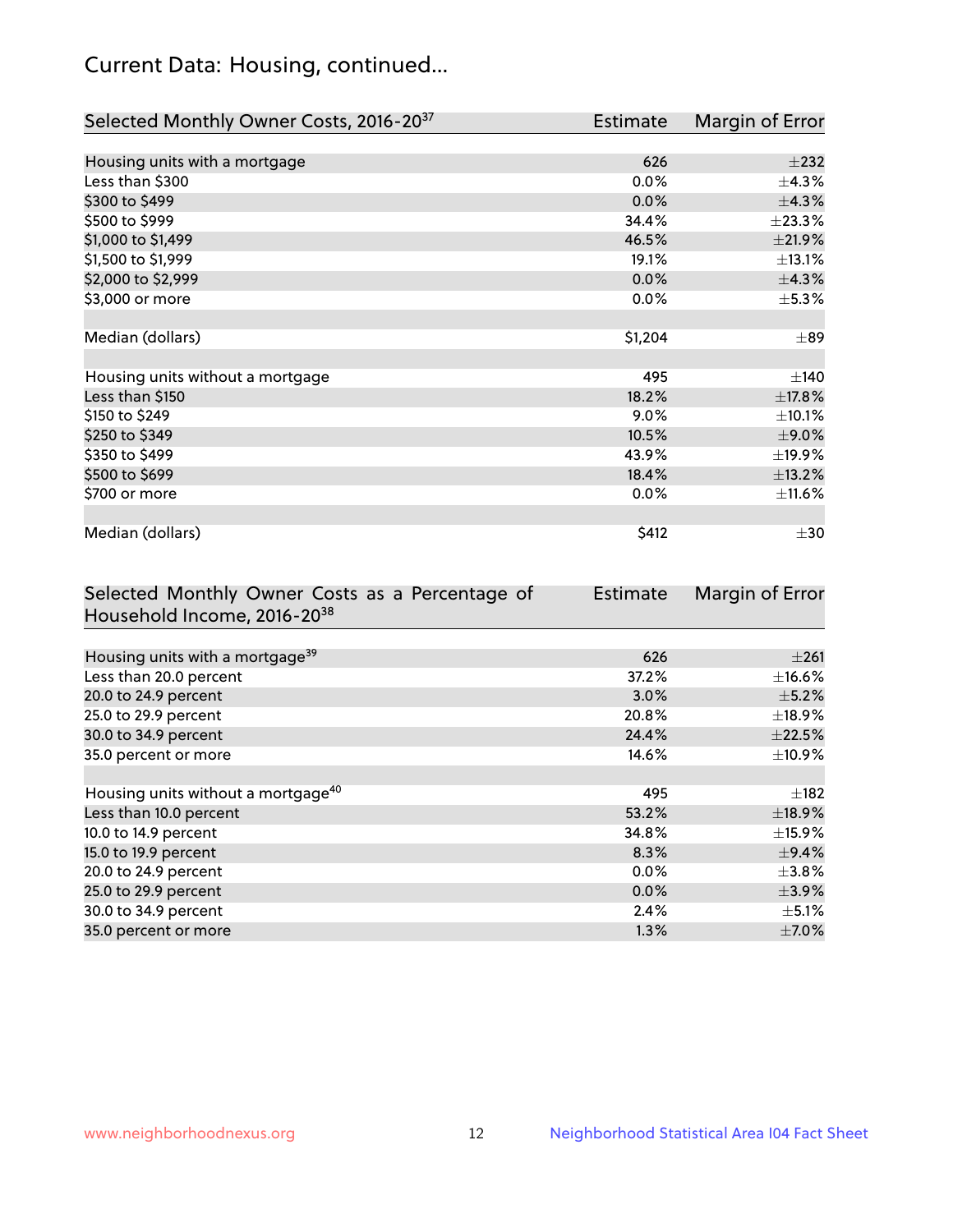## Current Data: Housing, continued...

| Gross Rent, 2016-20 <sup>41</sup>               | <b>Estimate</b> | Margin of Error |
|-------------------------------------------------|-----------------|-----------------|
|                                                 |                 |                 |
| Occupied units paying rent                      | 1,408           | $\pm$ 506       |
| Less than \$200                                 | 0.0%            | $\pm 2.3\%$     |
| \$200 to \$499                                  | 36.5%           | $\pm$ 31.5%     |
| \$500 to \$749                                  | 1.3%            | $\pm$ 3.7%      |
| \$750 to \$999                                  | 17.6%           | $\pm$ 9.4%      |
| \$1,000 to \$1,499                              | 25.5%           | ±11.1%          |
| \$1,500 to \$1,999                              | 19.0%           | ±4.3%           |
| \$2,000 or more                                 | 0.0%            | $\pm 2.7\%$     |
| Median (dollars)                                | \$897           | ±79             |
|                                                 |                 |                 |
| No rent paid                                    | 12              | $\pm 26$        |
|                                                 |                 |                 |
| Gross Rent as a Percentage of Household Income, | <b>Estimate</b> | Margin of Error |
| $2016 - 20^{42}$                                |                 |                 |
|                                                 |                 |                 |
| Occupied units paying rent <sup>43</sup>        | 1,387           | $\pm$ 563       |
| Less than 15.0 percent                          | $7.9\%$         | $\pm$ 6.5%      |
| 15.0 to 19.9 percent                            | 3.4%            | $\pm 3.6\%$     |
| 20.0 to 24.9 percent                            | 11.9%           | $\pm$ 9.0%      |
| 25.0 to 29.9 percent                            | 26.3%           | $\pm$ 31.5%     |
| 30.0 to 34.9 percent                            | 0.1%            | $\pm 1.5\%$     |
| 35.0 percent or more                            | 50.5%           | $\pm 28.1\%$    |

# Current Data: Transportation

| Commuting to Work, 2016-20 <sup>44</sup>  | Estimate | Margin of Error |
|-------------------------------------------|----------|-----------------|
|                                           |          |                 |
| Workers 16 years and over                 | 2,207    | $\pm$ 552       |
| Car, truck, or van - drove alone          | 48.9%    | $\pm$ 9.9%      |
| Car, truck, or van - carpooled            | 5.5%     | $\pm$ 4.6%      |
| Public transportation (excluding taxicab) | 32.6%    | $\pm$ 11.2%     |
| Walked                                    | 1.9%     | $\pm$ 3.4%      |
| Other means                               | 2.1%     | $\pm 2.8\%$     |
| Worked at home                            | 9.1%     | $\pm$ 6.6%      |
|                                           |          |                 |
| Mean travel time to work (minutes)        | 37.6     | $\pm$ 7.2       |

| Access to a Vehicle, 2016-20 <sup>45</sup> | Estimate | Margin of Error |
|--------------------------------------------|----------|-----------------|
|                                            |          |                 |
| Occupied housing units                     | 2,541    | $\pm$ 536       |
| No vehicles available                      | 34.0%    | $\pm$ 18.7%     |
| 1 vehicle available                        | 38.3%    | $\pm$ 8.5%      |
| 2 vehicles available                       | 21.7%    | $+6.7%$         |
| 3 or more vehicles available               | 6.0%     | $+4.5%$         |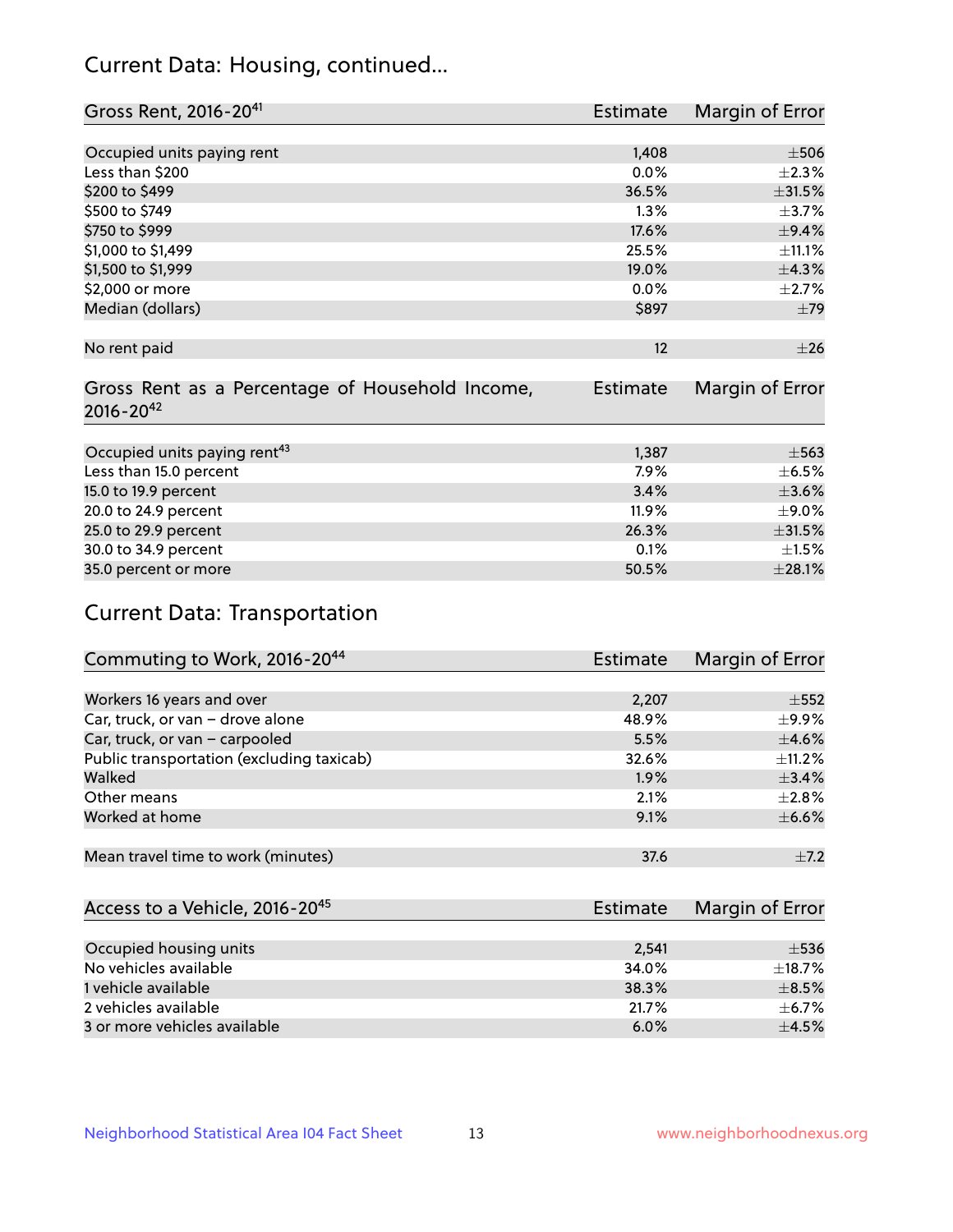## Current Data: Health

| Health Insurance coverage, 2016-2046                    | <b>Estimate</b> | <b>Margin of Error</b> |
|---------------------------------------------------------|-----------------|------------------------|
|                                                         |                 |                        |
| Civilian Noninstitutionalized Population                | 5,343           | $\pm$ 1,221            |
| With health insurance coverage                          | 84.3%           | $\pm$ 25.4%            |
| With private health insurance coverage                  | 55.9%           | $\pm$ 7.0%             |
| With public health coverage                             | 51.2%           | $\pm$ 6.8%             |
| No health insurance coverage                            | 15.7%           | $\pm$ 7.3%             |
| Civilian Noninstitutionalized Population Under 19 years | 1,029           | $\pm$ 1,029            |
| No health insurance coverage                            | 0.1%            | $\pm 2.8\%$            |
|                                                         |                 |                        |
| Civilian Noninstitutionalized Population 19 to 64 years | 3,032           | $\pm 755$              |
| In labor force:                                         | 2,151           | $\pm$ 565              |
| Employed:                                               | 2,105           | $\pm$ 556              |
| With health insurance coverage                          | 73.1%           | $\pm 27.2\%$           |
| With private health insurance coverage                  | 65.7%           | $\pm$ 12.1%            |
| With public coverage                                    | 8.0%            | $\pm$ 6.4%             |
| No health insurance coverage                            | 26.9%           | ±12.8%                 |
|                                                         |                 |                        |
| Unemployed:                                             | 47              | $\pm$ 556              |
| With health insurance coverage                          | 74.2%           | ±83.2%                 |
| With private health insurance coverage                  | 64.2%           | ±29.3%                 |
| With public coverage                                    | 10.0%           | ±102.9%                |
| No health insurance coverage                            | 25.8%           | ±59.7%                 |
|                                                         |                 |                        |
| Not in labor force:                                     | 880             | $\pm 294$              |
| With health insurance coverage                          | 70.3%           | ±19.2%                 |
| With private health insurance coverage                  | 37.7%           | $\pm 20.4\%$           |
| With public coverage                                    | 52.2%           | ±14.4%                 |
| No health insurance coverage                            | 29.7%           | ±19.1%                 |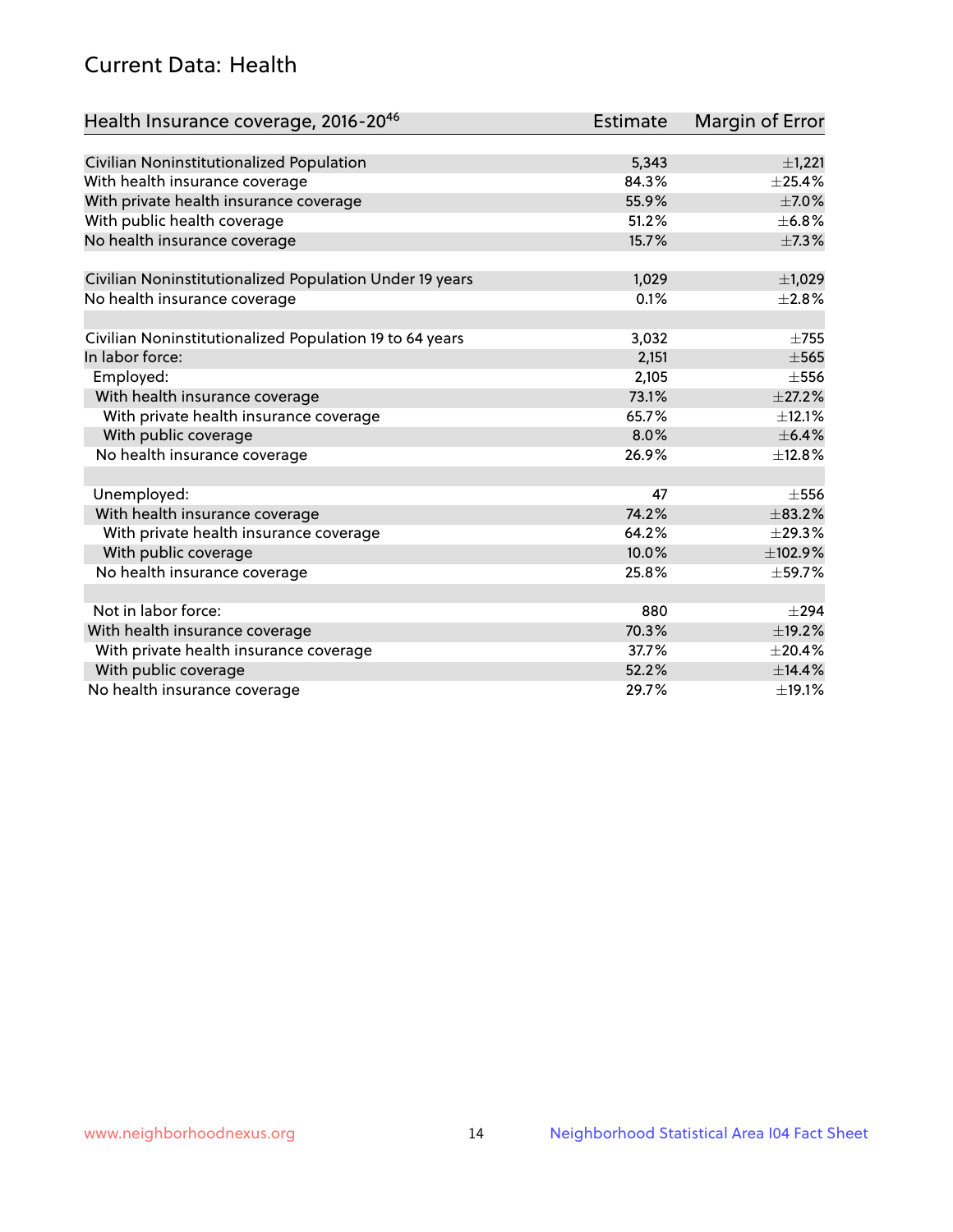#### Notes:

- 1. Source: U.S. Census Bureau, Decennial Census 2000, SF1 tables P8, P12; American Community Survey, tables B01001, B03002
- 2. This category includes Pacific Islanders, Native Americans and Alaska Natives, people who identify as some other race, and those who identify as bi/multi racial.
- 3. Source: U.S. Census Bureau, Decennial Census 2000, SF1 tables P15, P16, P18, P19; American Community Survey, tables B11001, B11005, B11003
- 4. Source: U.S. Census Bureau, Decennial Census 2000, SF3 table P37; American Community Survey, table B15002
- 5. Source: U.S. Census Bureau, Longitudinal Employer-Household Dynamics Residential Area Characteristics, Table JT01 (Primary Jobs); Workplace Area Characteristics, Table JT00 (All Jobs)
- 6. Source: U.S. Census Bureau, Decennial Census 2000, SF3 tables P52, P87; American Community Survey, tables B19001, B17001
- 7. Source: U.S. Census Bureau, Decennial Census 2000, SF1 tables H3, H4; American Community Survey, tables B25002, B25009
- 8. Source: U.S. Census Bureau, Decennial Census 2000, SF3 table H44; American Community Survey, tables B25044
- 9. Source: Atlanta Police Department, COBRA; U.S. Census Bureau, American Community Survey, table B01001
- 10. Source: U.S. Census Bureau, American Community Survey, table B01001
- 11. Source: U.S. Census Bureau, American Community Survey, table B03002
- 12. Source: U.S. Census Bureau, American Community Survey, table B05002
- 13. Source: U.S. Census Bureau, American Community Survey, table B05003
- 14. Source: U.S. Census Bureau, American Community Survey, tables B19001, B19025, B19051, B19061, B19055, B19065, B19059, B19069, B19056, B19066, B19057, B19067, B22001, B19101, B19127
- 15. Source: U.S. Census Bureau, American Community Survey, tables B19201, B19214, B20017, B19313
- 16. Source: U.S. Census Bureau, American Community Survey, table B17010
- 17. Source: U.S. Census Bureau, American Community Survey, tables B17001, B17006, B17021, B17007. Table totals may be lower than the total population, as they are based on the population for whom poverty status is determined.
- 18. Source: U.S. Census Bureau, American Community Survey, B17001H, B17001B, B17001D, B17001I. Table totals may be lower than the total population, as they are based on the population for whom poverty status is determined.
- 19. Source: U.S. Census Bureau, American Community Survey, tables B23001, B23008
- 20. Source: U.S. Census Bureau, American Community Survey, table C24030
- 21. Source: U.S. Census Bureau, American Community Survey, table C24010
- 22. Source: U.S. Census Bureau, American Community Survey, table B24080
- 23. Source: U.S. Census Bureau, Longitudinal Employer-Household Dynamics Origin-Destination Data, Tables JT00 Main and JT00 Aux
- 24. Source: U.S. Census Bureau, Longitudinal Employer-Household Dynamics Origin-Destination Data, Tables JT00 Main and JT00 Aux
- 25. Source: U.S. Census Bureau, Longitudinal Employer-Household Dynamics Origin-Destination Data, Tables JT00 Main and JT00 Aux
- 26. Source: U.S. Census Bureau, Longitudinal Employer-Household Dynamics Origin-Destination Data, Tables JT00 Main and JT00 Aux
- 27. Source: U.S. Census Bureau, American Community Survey, table B14001
- 28. Source: U.S. Census Bureau, American Community Survey, table B15002
- 29. Source: U.S. Census Bureau, American Community Survey, tables B11001, B11003, B11007, B11005, B09019
- 30. Source: U.S. Census Bureau, American Community Survey, tables B25002, B25003, B25004
- 31. Source: U.S. Census Bureau, American Community Survey, table B25024
- 32. Source: U.S. Census Bureau, American Community Survey, table B25034
- 33. Source: U.S. Census Bureau, American Community Survey, tables B25009, B25008, B25003
- 34. Source: U.S. Census Bureau, American Community Survey, table B07003
- 35. Source: U.S. Census Bureau, American Community Survey, table B25075. This value is self-reported and may differ from home values as determined by the County Tax Assessor.
- 36. Source: U.S. Census Bureau, American Community Survey, table B25081
- 37. Source: U.S. Census Bureau, American Community Survey, table B25087
- 38. Source: U.S. Census Bureau, American Community Survey, table B25091
- 39. Excludes units where Selected Monthly Owner Costs as a Percentage of Income cannot be computed.
- 40. Excludes units where Selected Monthly Owner Costs as a Percentage of Income cannot be computed.
- 41. Source: U.S. Census Bureau, American Community Survey, table B25063
- 42. Source: U.S. Census Bureau, American Community Survey, table B25070
- 43. Excludes units where Gross Rent as a Percentage of Income cannot be computed.
- 44. Source: U.S. Census Bureau, American Community Survey, tables B08101, B08013
- 45. Source: U.S. Census Bureau, American Community Survey, table B25044
- 46. Source: U.S. Census Bureau, American Community Survey, tables B18135, B27011

The dagger (†) symbol denotes values that cannot be computed.